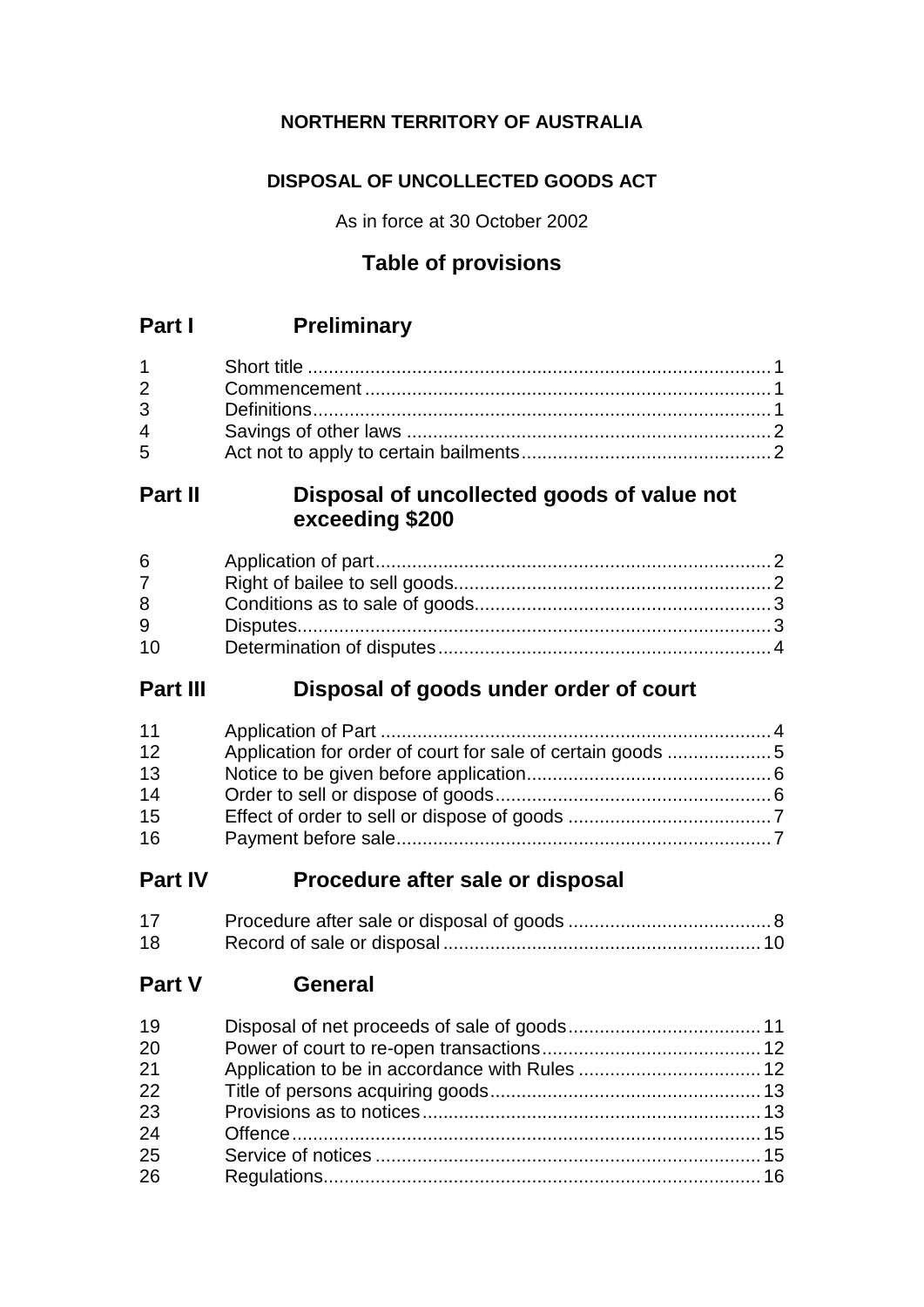# **ENDNOTES**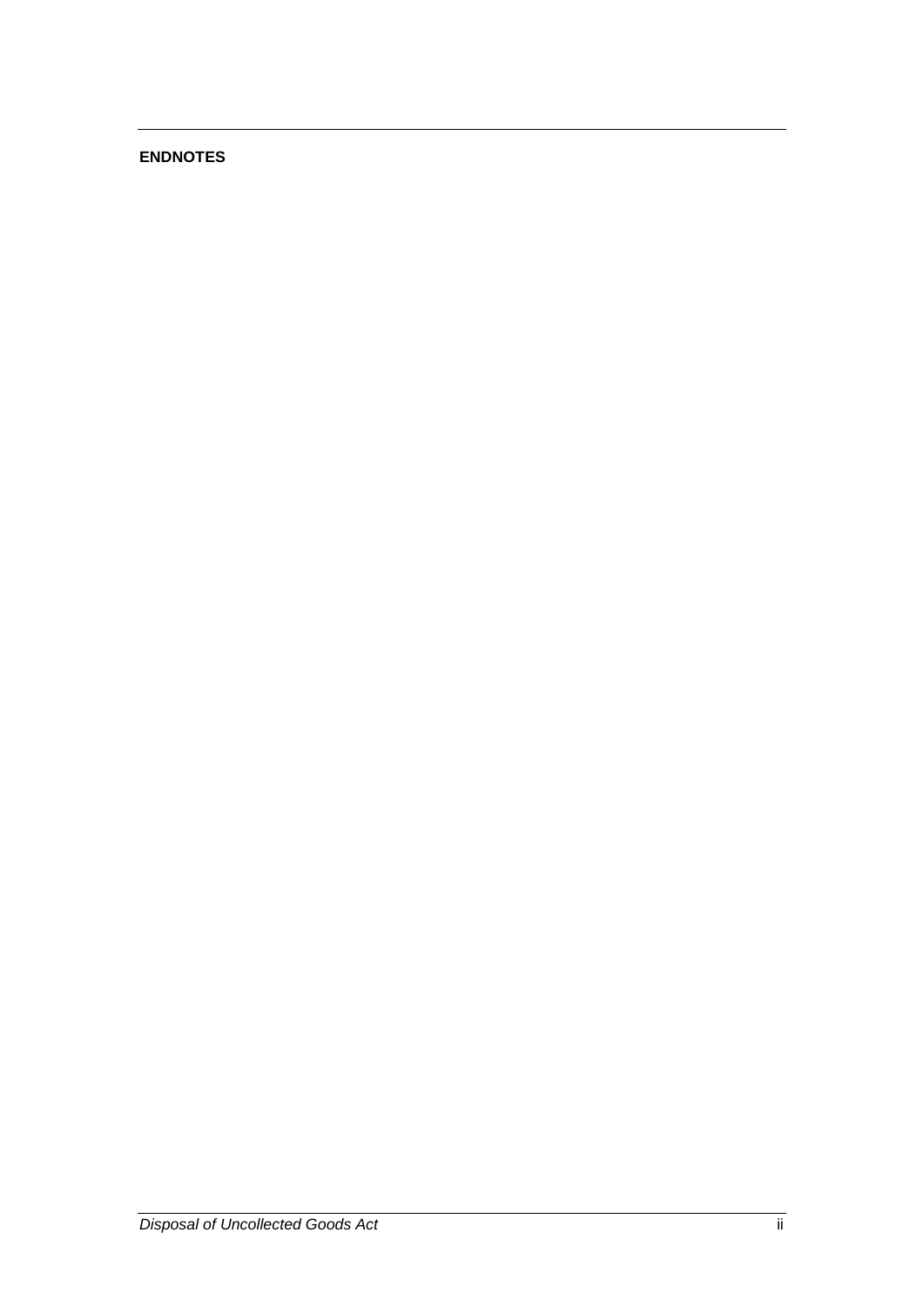# **NORTHERN TERRITORY OF AUSTRALIA**

As in force at 30 October 2002 \_\_\_\_\_\_\_\_\_\_\_\_\_\_\_\_\_\_\_\_

\_\_\_\_\_\_\_\_\_\_\_\_\_\_\_\_\_\_\_\_

# **DISPOSAL OF UNCOLLECTED GOODS ACT**

An Act relating to the disposal of unclaimed and uncollected goods

# **Part I Preliminary**

## **1 Short title**

This Act may be cited as the *Disposal of Uncollected Goods Act*.

## **2 Commencement**

This Act shall come into operation on a date to be fixed by the Administrator by notice in the *Gazette*.

#### **3 Definitions**

(1) In this Act unless the contrary intention appears:

*Commissioner* means the Commissioner within the meaning of the *Police Administration Act*.

*court* means the Local Court.

*order* means an order of the court under this Act.

*record* means the record required to be kept by section 18.

- (2) For the purposes of this Act, goods are deemed to be ready for redelivery:
	- (a) in relation to goods accepted for inspection, when the inspection has been carried out;
	- (b) in relation to goods accepted for custody, when the period of arranged custody has expired, or, where there is no period of arranged custody, 7 days after they are so accepted;
	- (c) in relation to goods accepted for storage, when the period of arranged storage has expired or, where there is no period of arranged storage, 7 days after they are so accepted; and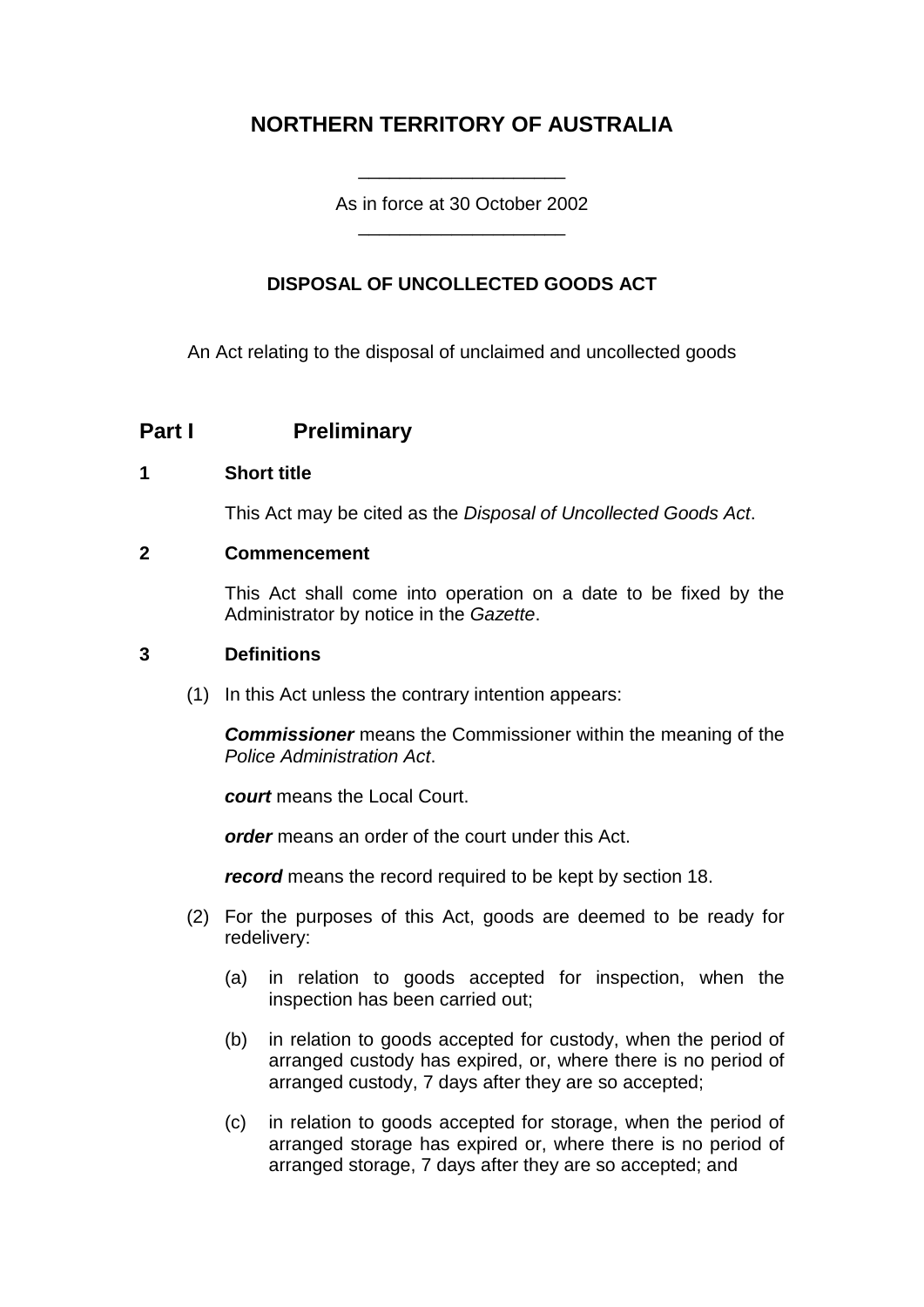(d) in relation to goods accepted for repair or other treatment, when the repair or other treatment has been carried out.

## **4 Savings of other laws**

This Act shall be read and construed as being in addition to and not in derogation of or in substitution for any other law in force in the Territory.

## **5 Act not to apply to certain bailments**

This Act shall not apply to a bailment or the pos-session or other custody of goods to which the *Consumer Affairs and Fair Trading Act*, the *Warehousemen's Liens Act* or the *Hotel-keepers Act* apply.

# **Part II Disposal of uncollected goods of value not exceeding \$200**

## **6 Application of part**

This Part applies to a bailment of goods which do not exceed \$200 in value accepted, whether before or after the commencement of this Act, by a bailee in the course of business for inspection, custody, storage, repair or other treatment.

## **7 Right of bailee to sell goods**

- (1) Where goods accepted pursuant to a bailment in respect of which this Part applies are:
	- (a) ready for redelivery; and
	- (b) there is a failure by the bailor:
		- (i) to take redelivery of the goods;
		- (ii) if the terms of the bailment agreement so provided, to give directions as to their redelivery; or
		- (iii) to pay the charges lawfully due to the bailee in relation to the goods,

the bailee, while the failure continues, may, subject to the bailment agreement and this Act, sell the goods by public auction or private treaty or otherwise dispose of the goods.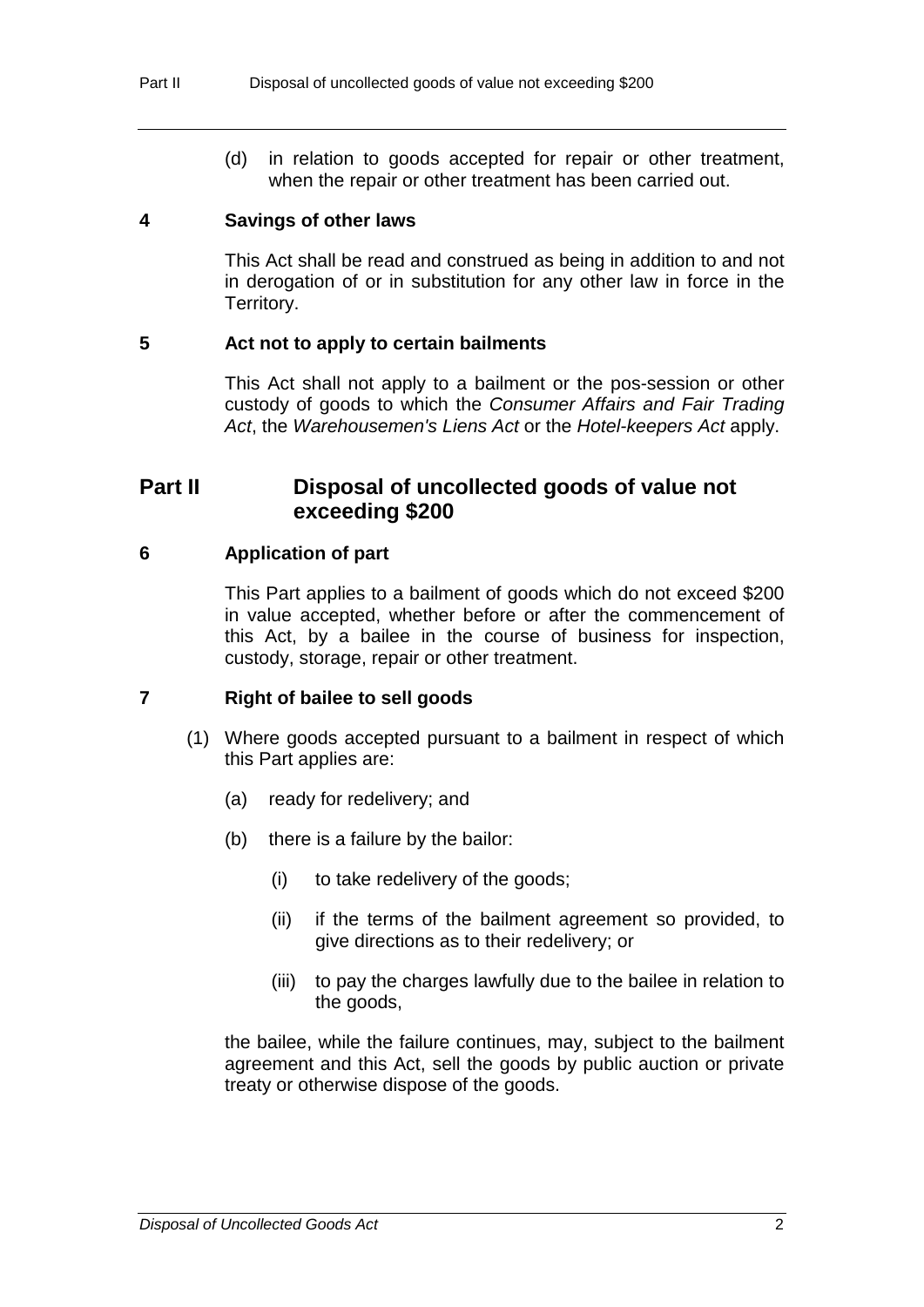- (2) Subsection (1) does not apply where the bailor's failure to take redelivery arises from:
	- (a) a refusal of the bailee to make delivery;
	- (b) the bailee preventing the bailor from taking delivery; or
	- (c) the bailee failing to fix the amount of his charges.

#### **8 Conditions as to sale of goods**

- (1) A bailee shall not attempt to sell goods under this Part unless:
	- (a) he gives notice to the bailor, after the goods are ready for redelivery, that the goods are so ready;
	- (b) not less than 3 months after he gives such notice and not less than one month before he attempts to sell the goods, he gives a further notice to the bailor of his intention to sell the goods and gives notice of his intention:
		- (i) to every person known to the bailee at the time as having, or claiming to have, an interest in the goods; and
		- (ii) to the Commissioner; and
	- (c) at least one month before the intended sale he publishes, in the prescribed form in the *Gazette*, a notice of his intention.
- (2) Subject to subsection (3), a bailee shall not, under this Part, sell goods except by public auction in a lot in which no other goods are included.
- (3) If the bailee has offered the goods for sale by public auction in circumstances calculated to offer a reasonable prospect of sale and has not succeeded in selling them, he may sell them by private treaty or otherwise dispose of them.

#### **9 Disputes**

Where, after notice of intention to sell has been given in accordance with section 8 and, before the goods are sold or otherwise disposed of, a dispute arises between the bailor and the bailee, the bailee's right to sell or otherwise dispose of the goods shall not be exercised unless the dispute is treated as determined under section 10(1) or (4) or is otherwise determined.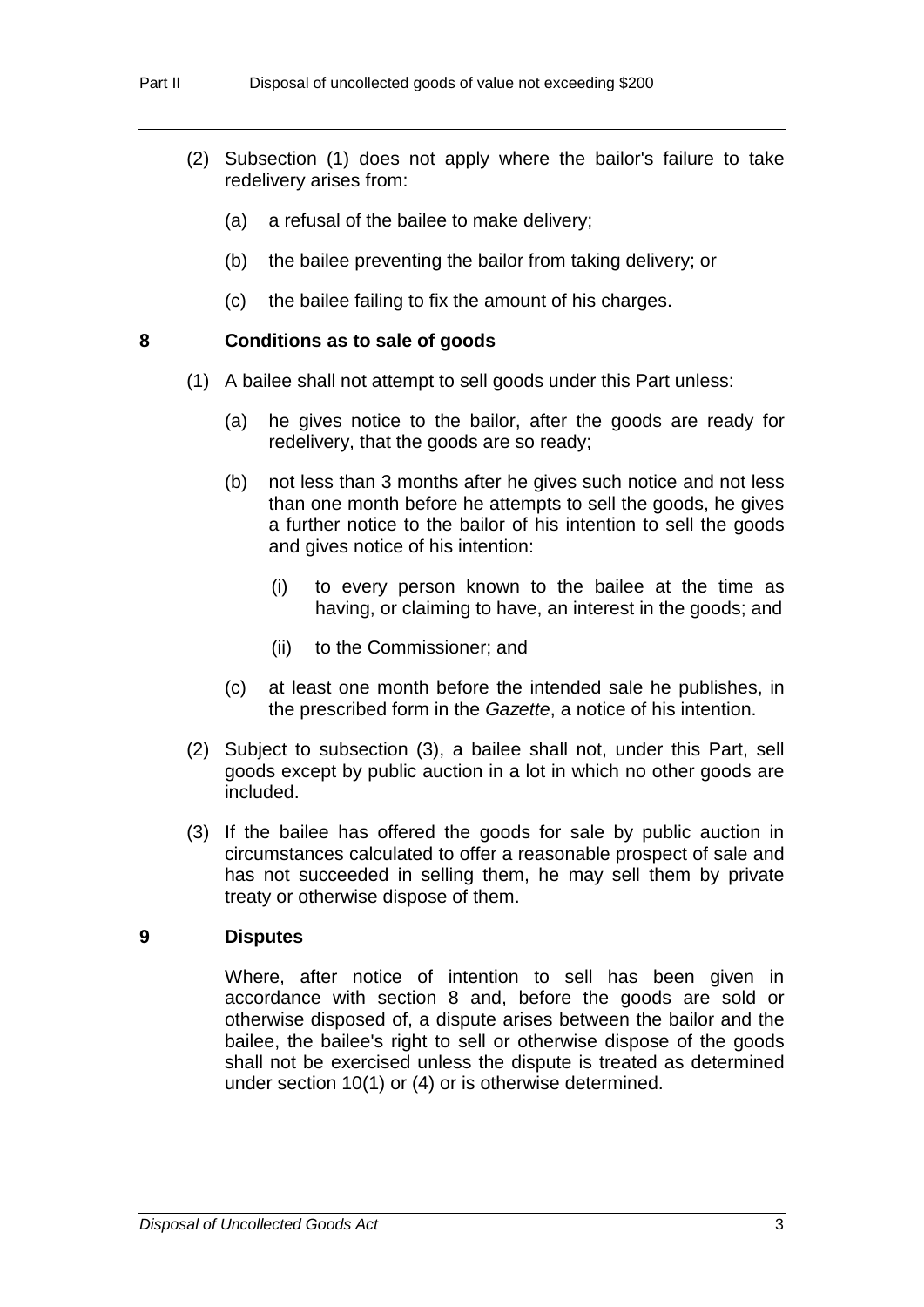#### **10 Determination of disputes**

- (1) A dispute to which section 9 refers shall, without prejudice to any other method of determining it, be treated as determined for the purpose of the section if:
	- (a) the bailee gives to the bailor notice in writing to treat the dispute as determined; and
	- (b) the bailor does not, within one month after he receives the notice, give to the bailee, a notice in writing that the bailor objects to the dispute being treated as determined for the purpose of the section.
- (2) Where, under subsection (1), a dispute is treated as determined, it shall, for the purpose referred to in that subsection, be treated as having been determined on the date the bailee gives the notice to the bailor in accordance with subsection (1)(a).
- (3) Where, within the period of one month referred to in subsection (1)(b), the bailor gives to the bailee, a notice in writing that he objects to the dispute being treated as determined for the purpose referred to in that subsection, either of the parties concerned may make an application to the court.
- (4) Subject to subsection (5), the court to which an application is made:
	- (a) shall determine the dispute; and
	- (b) may make such orders as it thinks fit (including orders that a court is empowered to make under section 14).
- (5) In exercising its powers under subsection (4), the court shall have regard to:
	- (a) the provisions of this Act; and
	- (b) the terms and conditions of any agreement between the parties before it relating to the goods.

# **Part III Disposal of goods under order of court**

# **11 Application of Part**

This Part applies to goods, irrespective of their value:

(a) of which a person has possession before the commencement of this Act; or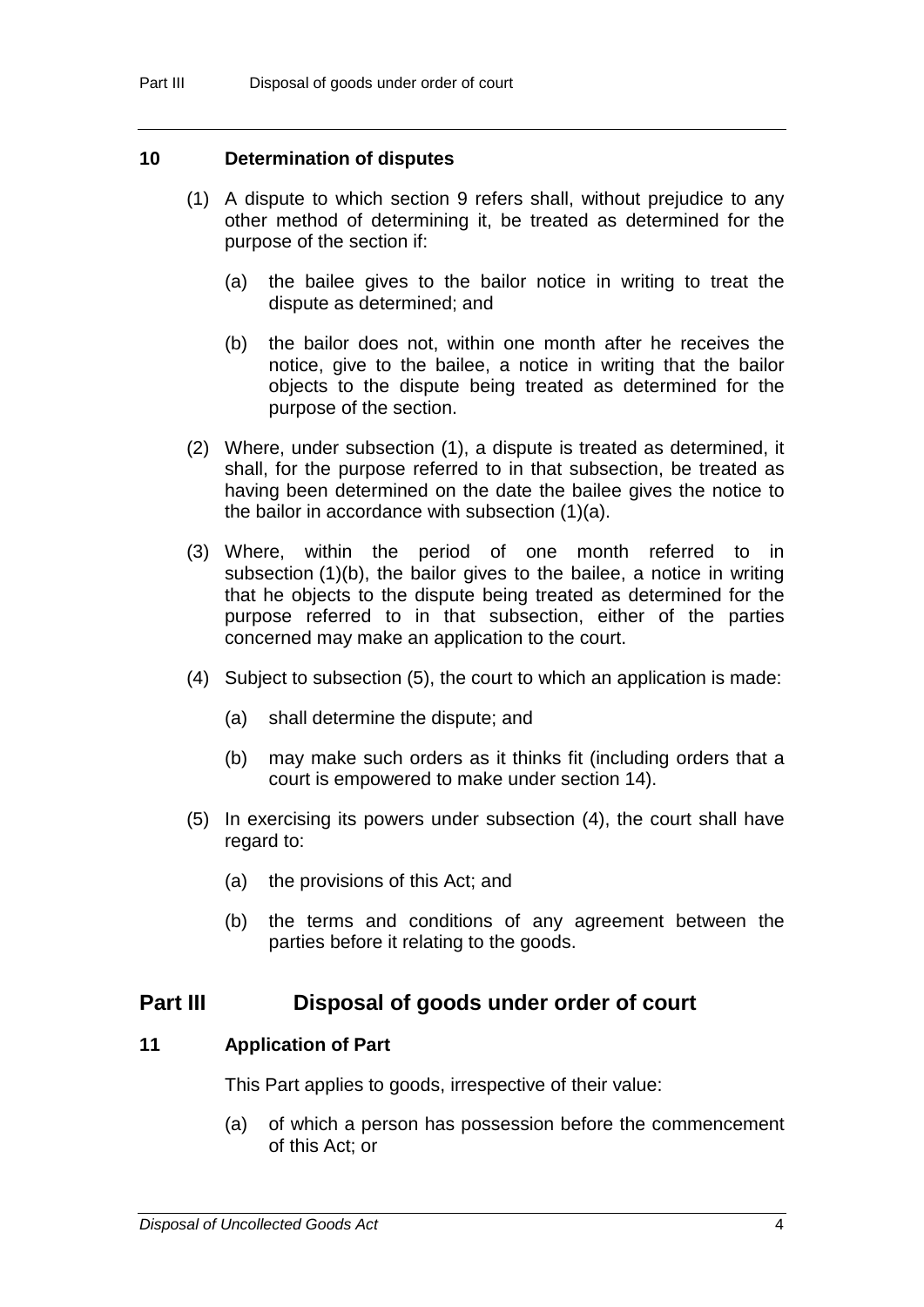(b) of which a person acquires possession after the commencement of this Act,

whether the possession is acquired under a bailment or otherwise.

#### **12 Application for order of court for sale of certain goods**

- (1) Subject to subsection (2), where a person has or acquires possession of goods to which this Part applies and:
	- (a) he is unaware of the identity or the whereabouts of the person through whom he came into possession of the goods;
	- (b) the person through whom he has acquired possession refuses or fails to relieve him of their possession; or
	- (c) if the goods are the subject of a bailment:
		- (i) the goods are ready for delivery, but the bailor fails to take redelivery;
		- (ii) the bailment agreement provides that the bailor shall give directions as to re-delivery, but he fails to do so; or
		- (iii) the bailor fails to pay the charges lawfully due to the bailee in relation to the goods,

he may apply to the court for an order to sell the goods.

- (2) Subsection (1) does not apply:
	- (a) where the person who has or acquires possession of the goods has come by them illegally; or
	- (b) in the case of a bailment, where the bailor's failure to take redelivery arises from:
		- (i) a refusal of the bailee to make delivery;
		- (ii) the bailee preventing the bailor from taking delivery; or
		- (iii) the bailee failing to fix the amount of his charges.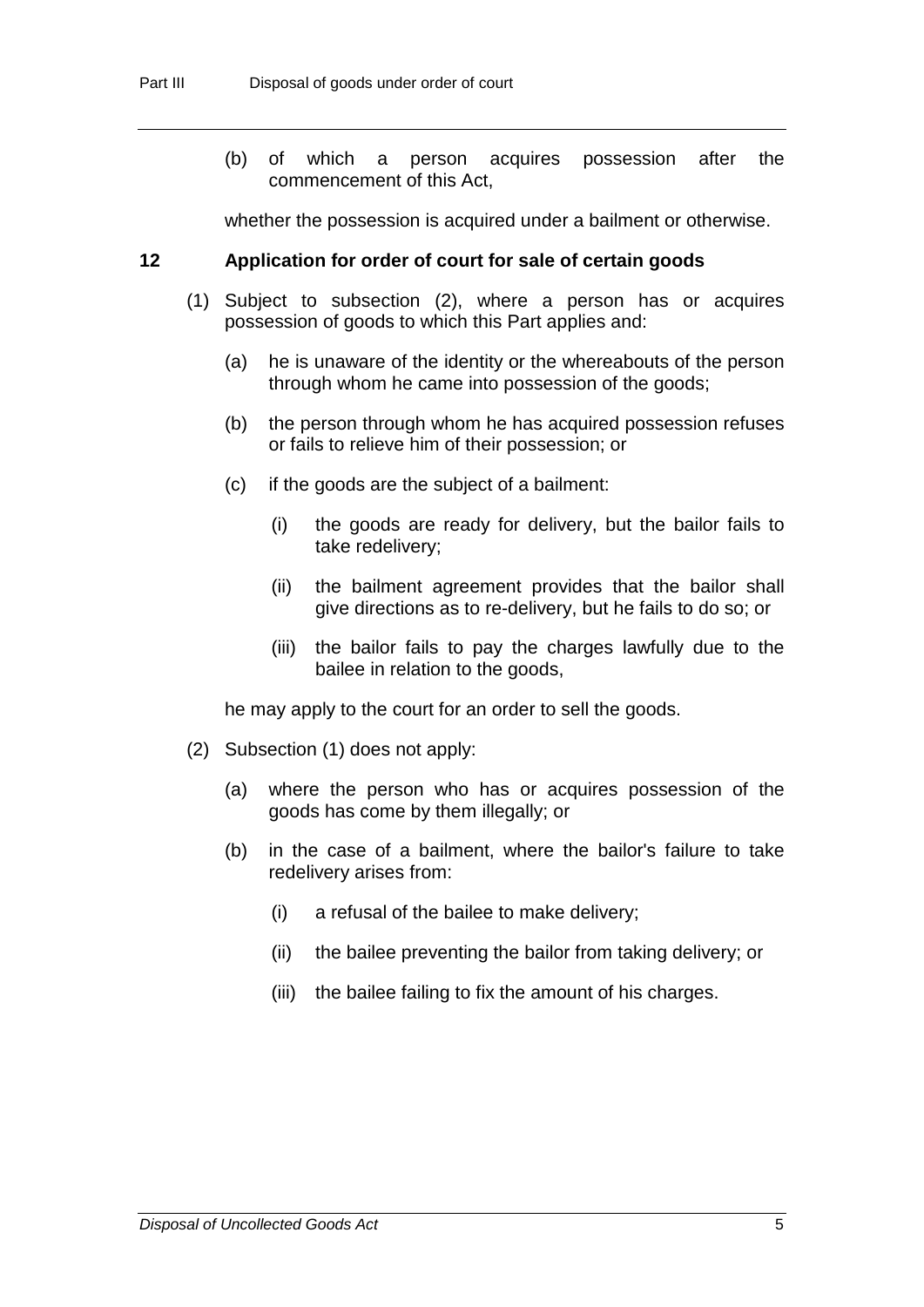## **13 Notice to be given before application**

- (1) A person shall not make an application under section 12 unless, not less than one month before he does so, he gives notice in writing of his intention to do so:
	- (a) where subsection (1)(a) of that section applies:
		- (i) to any other person who he has reason to believe has or claims to have an interest in the goods; and
		- (ii) to the Commissioner;
	- (b) where subsection (1)(b) of that section applies:
		- (i) to the person through whom he came into possession of the goods;
		- (ii) to every other person who he has reason to believe has or claims to have an interest in the goods; and
		- (iii) to the Commissioner; and
	- (c) where subsection (1)(c) of that section applies:
		- (i) to the bailor;
		- (ii) to every other person who he has reason to believe has or claims to have an interest in the goods; and
		- (iii) to the Commissioner.
- (2) Where the person desiring to sell goods under this Part is unable to comply with subsection (1)(a), it shall, unless the court otherwise orders, be sufficient for him to give to the Commissioner the notice required by that subsection.

## **14 Order to sell or dispose of goods**

- (1) Where an application is made under section 12, the court may make an order authorizing the applicant to sell the goods or to dispose of them in some other manner.
- (2) An order for the sale or disposal of goods may:
	- (a) fix the rate of storage charges for the goods and the date from which those charges shall accrue;
	- (b) fix the expenses that may be incurred on the sale or disposal of the goods (including the cost of insuring the goods whilst in storage); and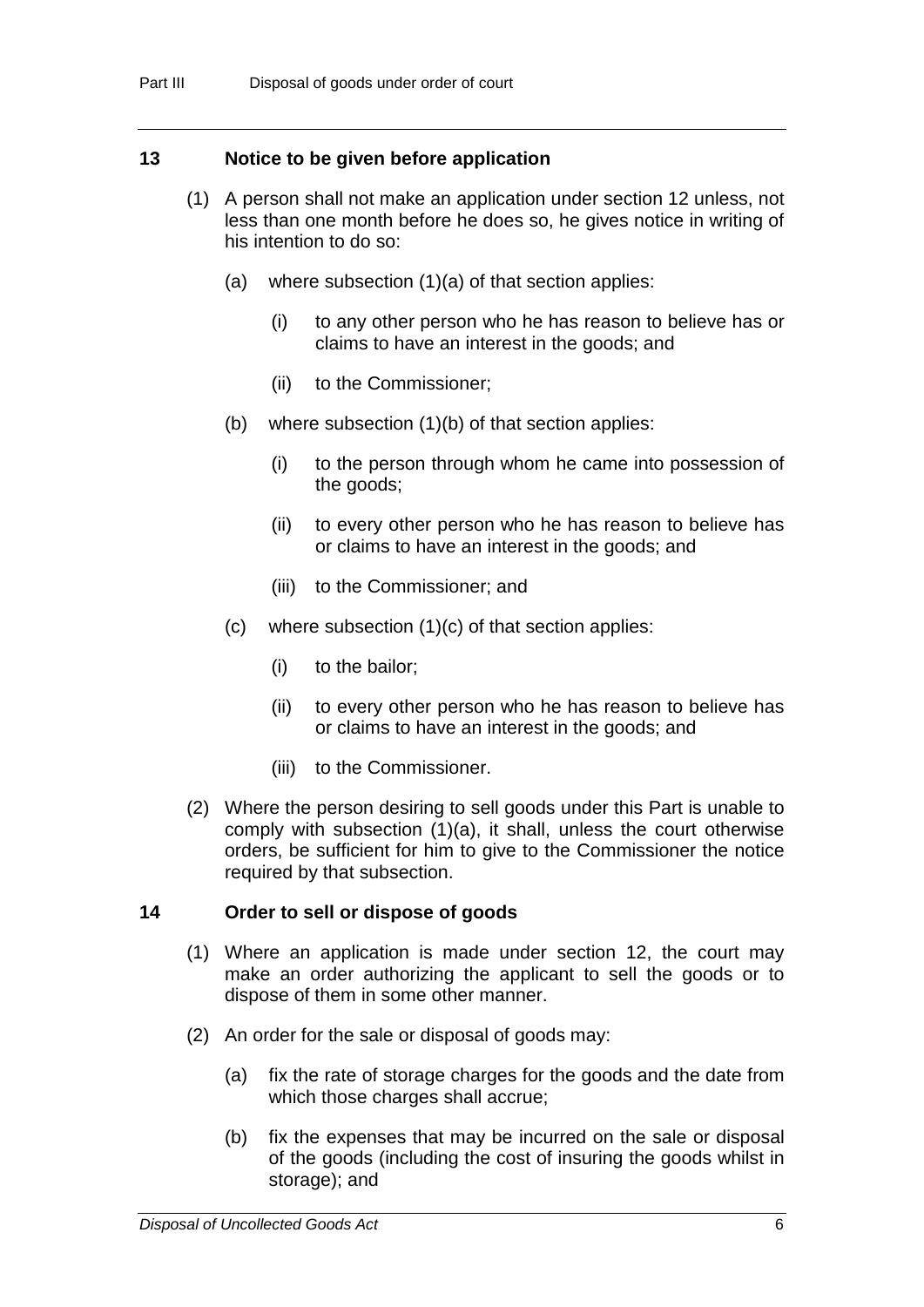- (c) impose conditions on the sale or disposal of the goods.
- (3) Upon the hearing of an application, the court may:
	- (a) give such directions as to the matter; and
	- (b) make such other orders (including the payment of costs),

as it thinks fit.

- (4) Costs awarded pursuant to subsection (3) may be recovered as part of the expenses of sale or disposal of the goods.
- (5) Where an application is made under section 12, the court may determine the amount of the charges or expenses (if any) lawfully due in relation to the goods, and may order payment of the amount so determined.
- (6) In making an order under this section the court shall have regard to the terms and conditions of any agreement or bailment under which the goods the subject of the order were held.

#### **15 Effect of order to sell or dispose of goods**

A person in whose favour an order for the sale or disposal of goods has been made may, subject to the order and this Act, sell or otherwise dispose of the goods in the manner authorized by the order.

#### **16 Payment before sale**

- (1) A person entitled to possession of goods may, at any time before a sale or disposal of the goods under this Part, recover them from:
	- (a) a bailee; or
	- (b) the person in possession of the goods,

by paying or tendering:

- (c) all moneys to satisfy the amount owing on the goods;
- (d) the amount of the charges and costs reasonably incurred by the bailee or person in possession of the goods; and
- (e) the amount of the charges and expenses reasonably incurred up to the time of payment or tender in the giving of notices, the publication of advertisements, the application to a court for the order for sale or the disposal, preparing the goods for sale and all other charges lawfully due to the bailee or person in possession.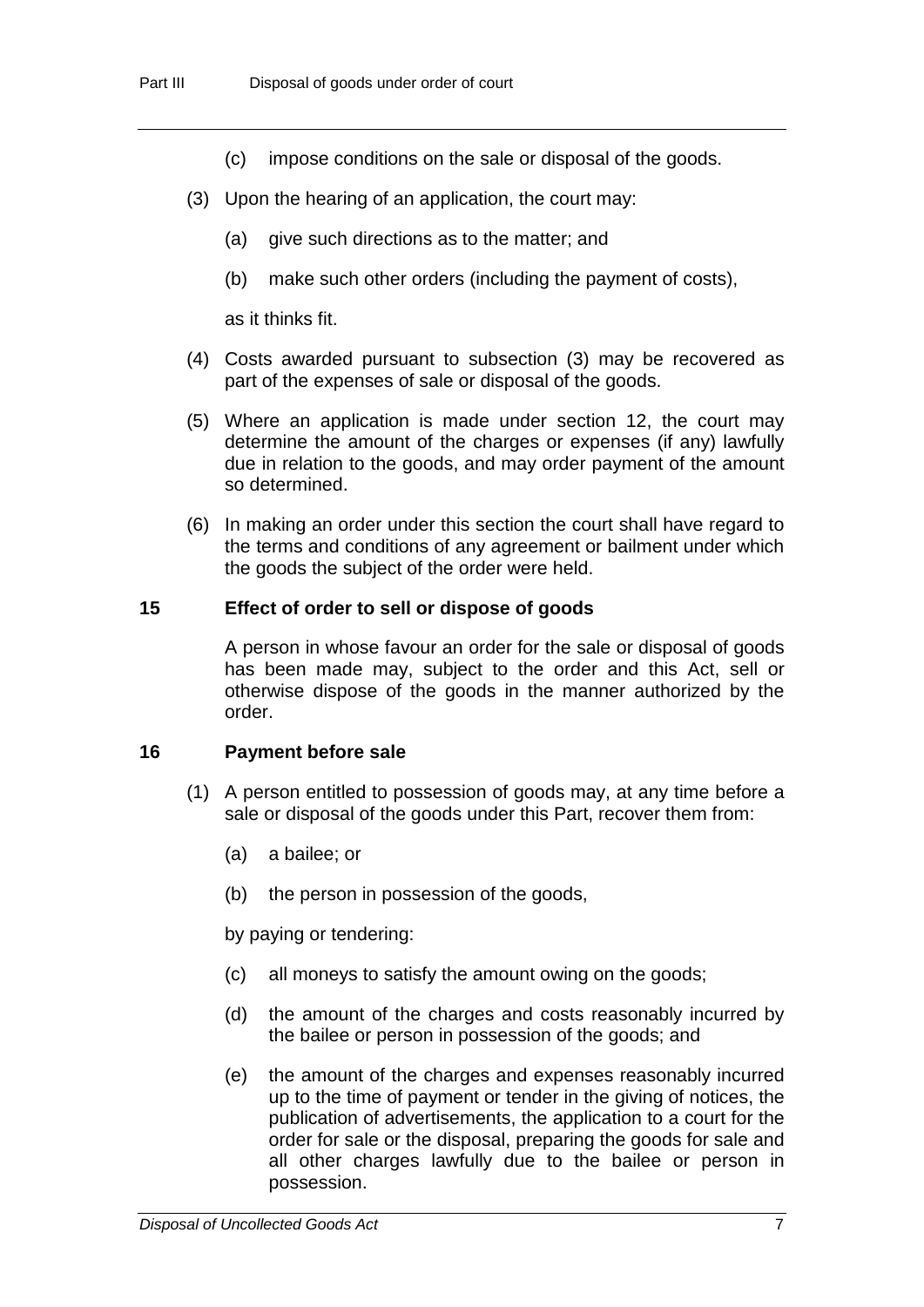- (2) If a person attempts to comply with subsection (1) and a dispute arises as to the right of that person to the goods, the bailee, person in possession or person claiming the goods may make an application to the court to determine that dispute.
- (3) If an application referred to in subsection (2) is made before the goods are disposed of in accordance with an order made under section 14(1), the right under the order for the sale or disposal of the goods shall not be exercised until that application is heard, determined or otherwise disposed of.
- (4 The court to which an application is made under subsection (2) shall determine the dispute and, in doing so:
	- (a) may set aside, amend or vary an order made under section 14; and
	- (b) may make such other orders as it thinks fit including the payment of costs.
- (5) If, in an application brought pursuant to subsection (2), an order is made for the recovery of the goods from the person in whose favour the order for disposal was made, that person's right to dispose of the goods in accordance with the order made under this Act is extinguished.

# **Part IV Procedure after sale or disposal**

## **17 Procedure after sale or disposal of goods**

- (1) Where goods are sold:
	- (a) the amount by which the gross proceeds of sale exceed the outstanding charges of a bailee effecting a sale under Part II or those of the person in whose favour an order under Part III was made may be recovered, in a court of competent jurisdiction, by the bailor or person as a debt due to him by the bailee, or person in whose favour an order was made; and
	- (b) the amount by which the outstanding charges of a bailee effecting a sale under Part II, or those of the person in whose favour an order under Part III was made exceed the gross proceeds, of sale of goods may be recovered, in a court of competent jurisdiction, by the bailee or person as a debt due to him by the bailor or the person against whom an order was made.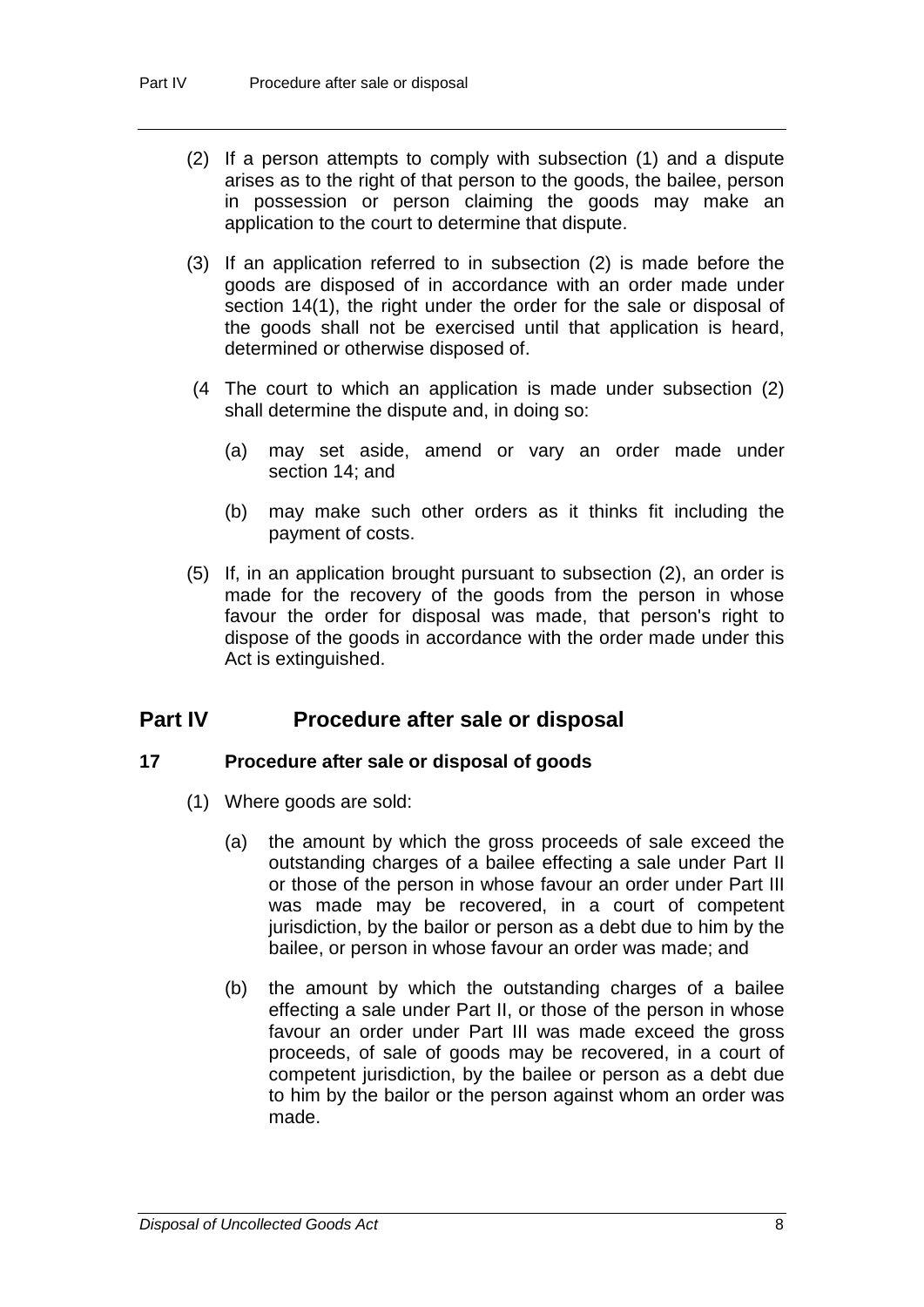- (2) Where goods are disposed of otherwise than by sale, the amount of the outstanding charges of a bailee effecting a sale under Part II or those of the person in whose favour an order under Part III was made may be recovered by the bailee or person in a court of competent jurisdiction as a debt due to him from the bailor or person against whom an order was made.
- (3) Where goods are sold or disposed of under Part II, references in this section to the charges of a bailee in relation to goods shall, subject to the terms of any agreement between the bailor and the bailee, be construed as referring to the amount agreed upon for the inspection, custody, storage, repair or other treatment of, and the cost of transporting, the goods to the premises used by the bailee or, if no amount has been agreed upon, a reasonable charge therefor and additional amounts in respect of:
	- (a) the storage of the goods during the period beginning with the date of the notice that goods are ready for redelivery;
	- (b) the costs of, or in connection with, the sale or other disposal including the reasonable and necessary expenses incurred by the bailee in serving notices and in publication of advertisements; and
	- (c) the cost, if any, of insuring the goods during the period referred to in paragraph (a).
- (4) Where goods are sold or disposed of under Part II consequent upon an application made under section 10, the charges recoverable by the bailee include:
	- (a) charges of the nature of those referred to in subsection (3)(a), (b) and (c), but not exceeding any charges and expenses fixed under section 10(4)(b); and
	- (b) any costs awarded, or any additional charges and expenses fixed, under section 10(4)(b).
- (5) Where goods are sold or disposed of under Part III consequent upon an application under section 12, the charges recoverable by the bailee or by the person in possession of the goods effecting the sale include:
	- (a) the charges and expenses fixed under section 14(5);
	- (b) reasonable charges for the storage of the goods during the period from the date on which an order was made pursuant to the application and ending with the date of sale or disposal, not exceeding the rate, if any, specified in the order;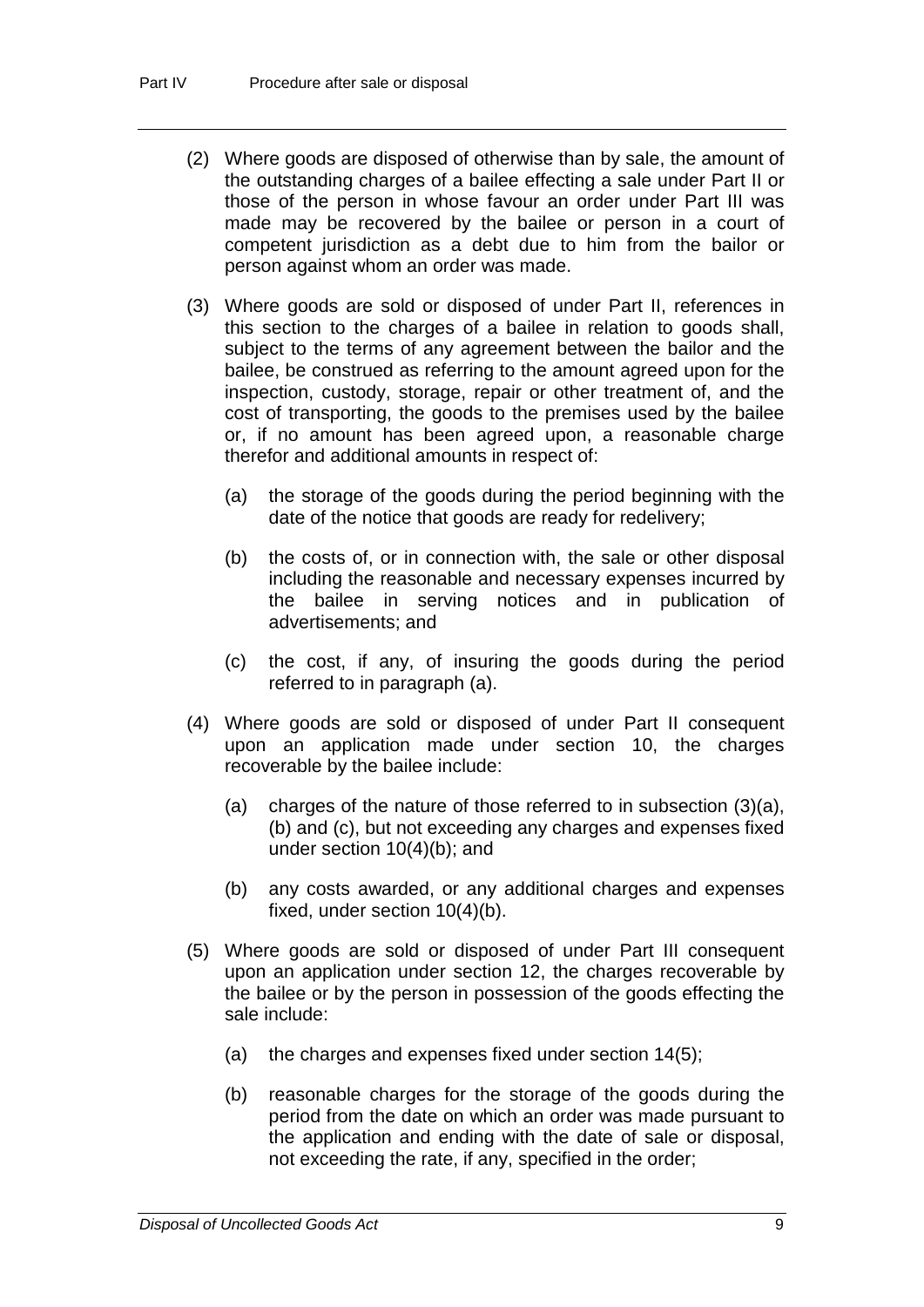- (c) the expenses of, or in connection with, the sale or disposal, not exceeding the amount, if any, specified in the order;
- (d) the cost, if any, of insuring the goods during the period referred to in paragraph (b); and
- (e) such costs as may have been awarded under section 14(3)(b).

#### **18 Record of sale or disposal**

- (1) A person authorized to sell or dispose of goods pursuant to this Act shall, within 7 days of the sale or disposal, prepare a record in the prescribed form containing:
	- (a) a sufficient description of the goods;
	- (b) if the goods have been sold:
		- (i) the date and place of the sale;
		- (ii) the name and address of the place of business of the person who conducted the sale;
		- (iii) the amount of the gross proceeds of the sale; and
		- (iv) the amount of any sum paid to the person authorized to sell or dispose of the goods on account of his charges prior to the sale;
	- (c) if the goods have been destroyed, the name and address of the person by whom they were des-troyed and the date and place of destruction;
	- (d) if the goods have been disposed of in any other manner, details of the manner of disposal and of the person disposing of them; and
	- (e) a statement specifying each item of the charges of the person selling or disposing of the goods in relation to them.
- (2) If the sale or disposal is made pursuant to Part II, the person obliged to make the record shall retain it for a period of 6 years from the date of the sale or disposal and have it available for inspection by the person who at the time of the sale or disposal had, or claimed to have had, an interest in the goods.
- (3) If the sale or disposal is made pursuant to Part III, the person obliged to make the record shall, within 14 days, lodge the record with the clerk of the court in which the order for sale or disposal was made.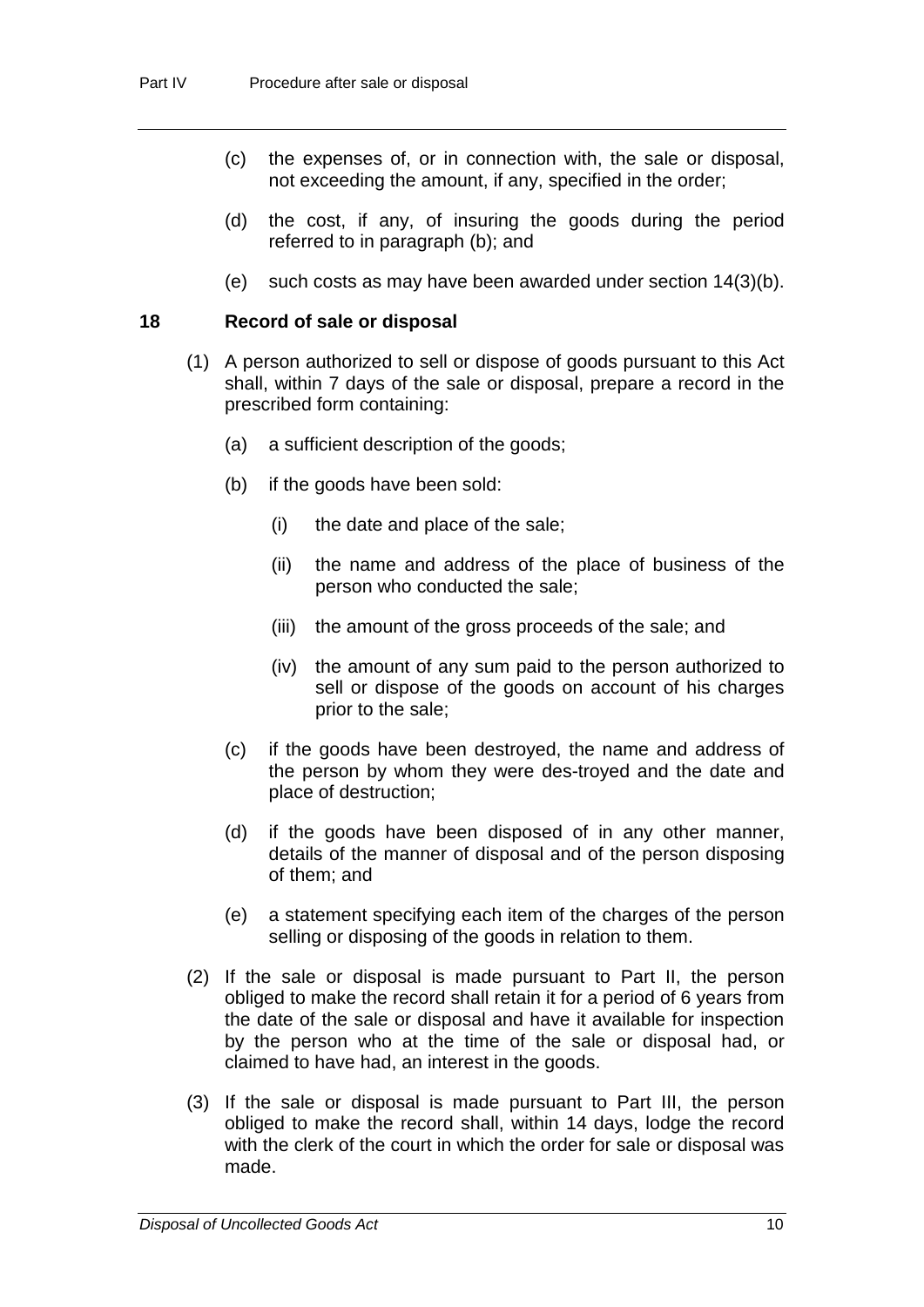- (4) A person who had, or claims to have had, at the time of the sale or disposal of the goods under an order for sale or disposal an interest in the goods is entitled to inspect a copy of the record in relation to the goods lodged with the clerk of the court under subsection (3).
- (5) A person who:
	- (a) fails to comply with subsection (1), (2) or (3); or
	- (b) lodges a document for the purposes of that subsection that, to his knowledge, is false in a material particular,

is guilty of an offence.

# **Part V General**

#### **19 Disposal of net proceeds of sale of goods**

- (1) Where, after goods have been sold or have been disposed of by virtue of this Act, and the seller has deducted the charges in relation to those goods which he is entitled to make, there remains a surplus of moneys in the hands of the seller, the seller shall, within 28 days after the sale or disposal:
	- (a) if he is aware of the whereabouts of the bailor or person against whom an order under Part III was made, pay that surplus to that bailor or person; or
	- (b) if he is not aware of the whereabouts of the bailor or person against whom an order under Part III was made, pay the moneys to the Minister and deposit with him a copy of the record.
- (2) Where a person to whom subsection (1)(b) applies complies with that subsection, the rights against him of any other person in respect of the sum referred to in that subsection are extinguished.
- (3) Upon receipt of moneys pursuant to subsection (1), the Minister shall deposit those moneys into a Trust Fund at the Territory Insurance Office or an ADI opened for that purpose.
- (4) If no person has, after the expiration of a period of 3 years, claimed the moneys, the Minister may pay the moneys remaining in the Trust Fund into the Northern Territory Government Account.
- (5) A person entitled to any money paid to the Minister in accordance with subsection (2) shall, subject to subsection (6), be entitled to recover it from the Minister.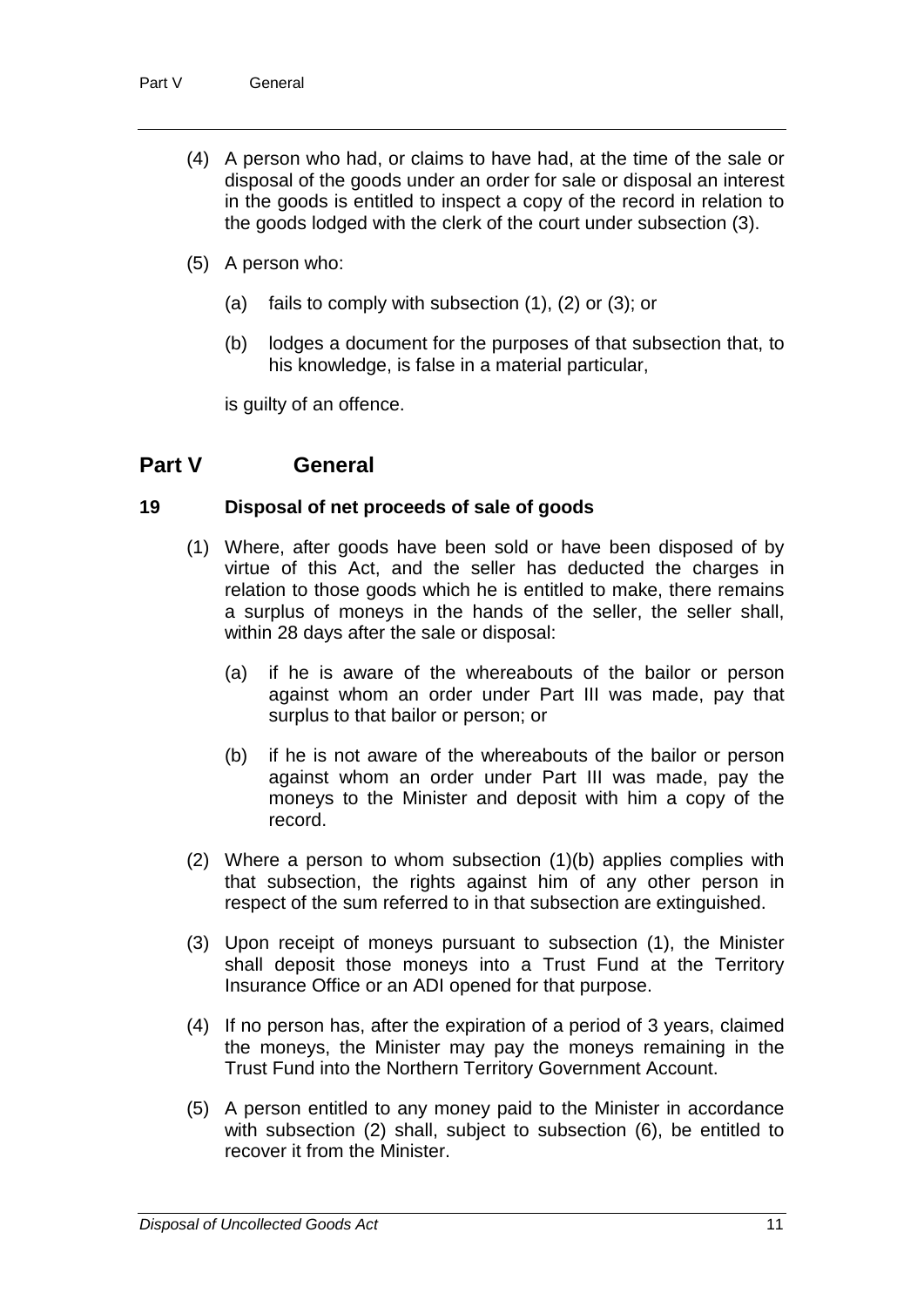- (6) Where any moneys that have been paid to the Minister in accordance with subsection (1)(b) have been paid by him to some person appearing to him to be entitled to the moneys, and those moneys are afterwards claimed by another person, the Minister shall not be liable to make any payment to that other person, but that other person may have recourse against the person to whom the Minister has paid the moneys.
- (7) A person who fails to comply with subsection (1) or who furnishes a document for the purposes of subsection (1)(b) which is to his knowledge false in a material particular is guilty of an offence.
- (8) In this section *seller* means:
	- (a) a bailee; or
	- (b) a person in whose favour an order authorizing the sale or disposal of goods is made.

#### **20 Power of court to re-open transactions**

- (1) Where it appears to a court that:
	- (a) the method of a sale or disposition; or
	- (b) the price or consideration received,

in a sale or disposition of goods in accordance with this Act was unfair:

- (c) to the bailor;
- (d) to the person through whom possession was obtained; or
- (e) for any other reason,

the court may re-open the transaction.

- (2) In re-opening a transaction under subsection (1), the court may:
	- (a) order that an account be taken between the parties concerned; and
	- (b) make such further orders as it thinks fit.

#### **21 Application to be in accordance with Rules**

All applications under this Act to the Court shall be in accordance with the Rules of Procedure of the court.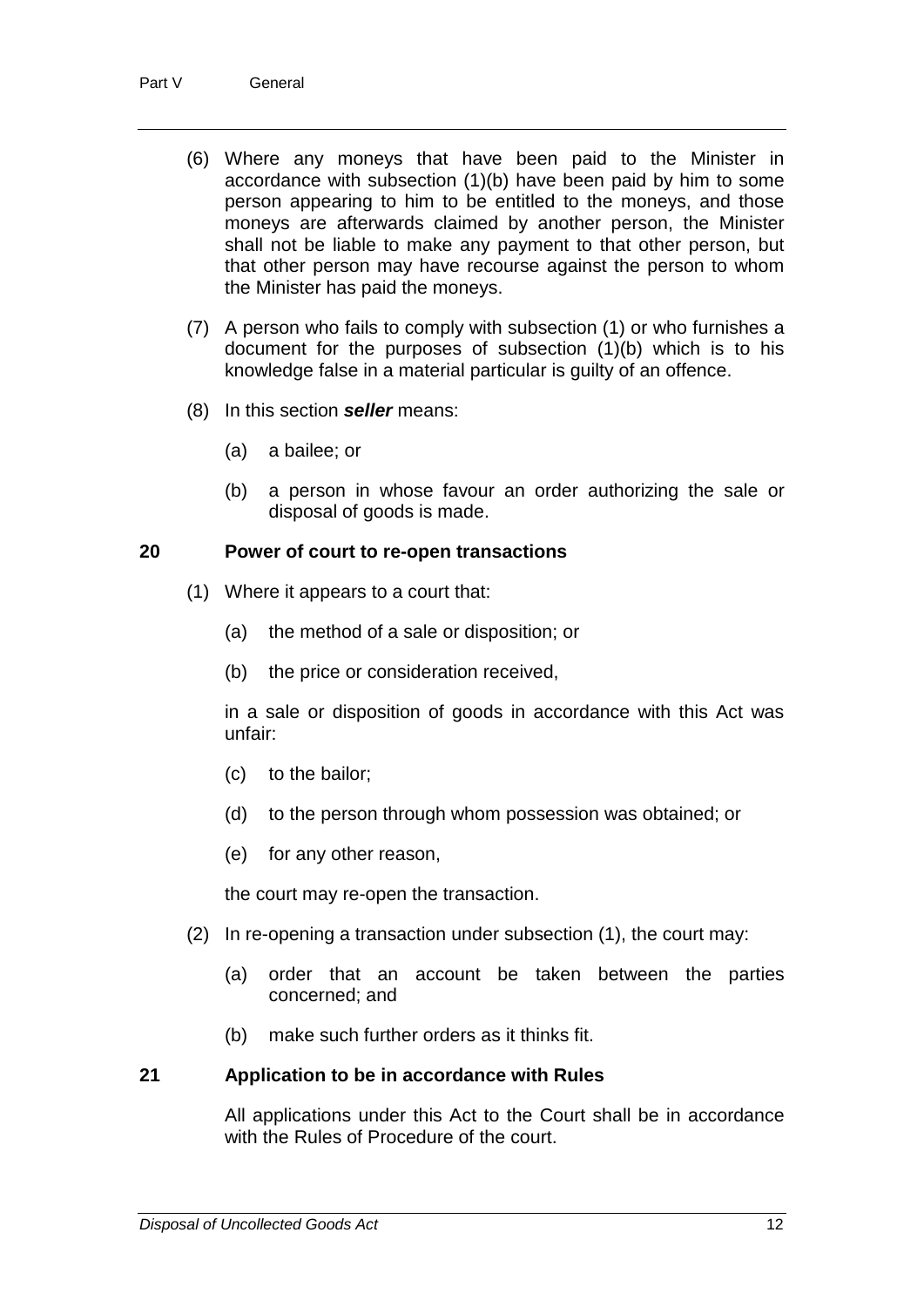## **22 Title of persons acquiring goods**

- (1) A person who acquires goods sold or otherwise disposed of in the exercise or purported exercise of the powers given under this Act obtains a good title to the goods if he acquires them in good faith and without notice of:
	- (a) any failure, arising in connection with the sale or other disposal of the goods, to comply with this Act; or
	- (b) any lack of title in the bailor or other person who has given possession of the goods to the person effecting the sale or other disposal of them under this Act.
- (2) In a civil proceedings by or against a bailee, or a person, authorized by this Act to sell or otherwise dispose of goods, the burden of proving that the pro-visions of this Act relating to the sale or other disposal of those goods have been complied with lies on that bailee or person.

## **23 Provisions as to notices**

- (1) This section applies to:
	- (a) notices that goods are ready for redelivery;
	- (b) notices of intention to sell goods;
	- (c) notices of intention to apply to the court for an order to sell the goods; and
	- (d) notices to treat a dispute as determined.
- (2) A notice to which this section applies shall be in writing and shall contain:
	- (a) the names and addresses of the bailor and the bailee or, where Part III applies and there is no bailment involved, the name and address of the person in possession of the goods with an account of how the goods came into his pos-session, including the place and date of possession and, where possible, the name and address of the person through whom possession was acquired;
	- (b) a sufficient description of the goods to which it relates and of the place where they are situated; and
	- (c) a statement indicating the Part of the Act pursuant to which the notice is given.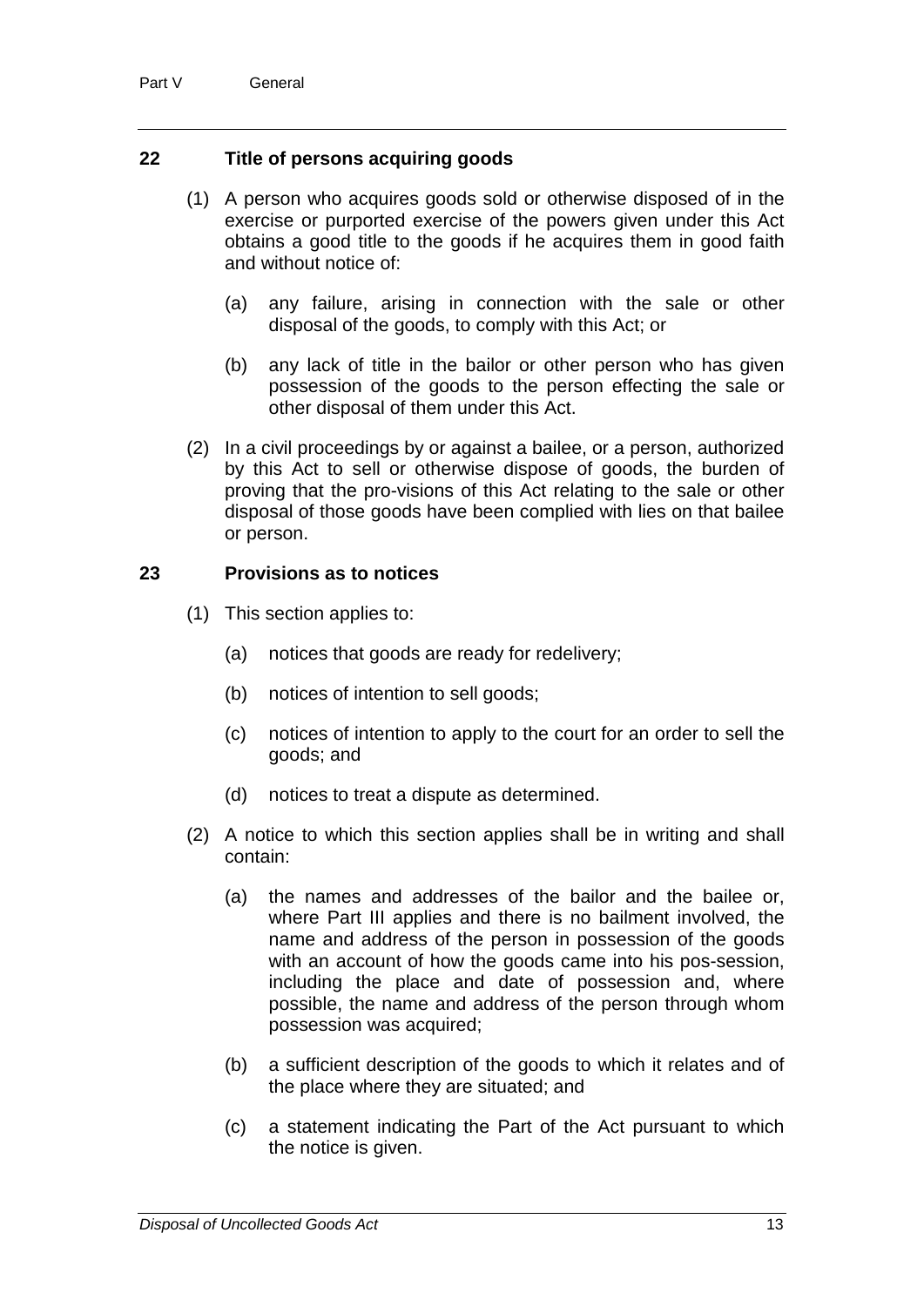- (3) A notice that goods are ready for redelivery, in addition to containing the matters referred to in subsection (2) that apply to the notice, shall state:
	- (a) that the goods are available for redelivery by the bailee to the bailor;
	- (b) the place at which they are so available;
	- (c) the amount, if any, the bailee claims is due to him as charges in relation to the goods and the manner in which that amount has been calculated; and
	- (d) that, unless the bailor:
		- (i) takes or gives directions for redelivery of the goods; or
		- (ii) gives to the bailee a notice in writing that he disputes all or any of the matters contained in the notice that the goods are ready for redelivery,

the bailee will in accordance with this Act sell the goods or apply to the court for such an order under Part III.

- (4) A notice of intention to sell goods, in addition to containing the matters referred to in subsection (3) that apply to the notice, shall state:
	- (a) the bailee's estimate of the value of the goods;
	- (b) the date on which the bailee gave to the bailor notice that the goods were ready for redelivery; and
	- (c) that, unless within one month:
		- (i) the person to whom the notice is given pays the charges due on the goods and gives directions for the redelivery of the goods to him; or
		- (ii) the person to whom the notice is given gives written notice to the person giving the notice that he claims the value of the goods exceeds \$200,

the person giving the notice intends to sell the goods.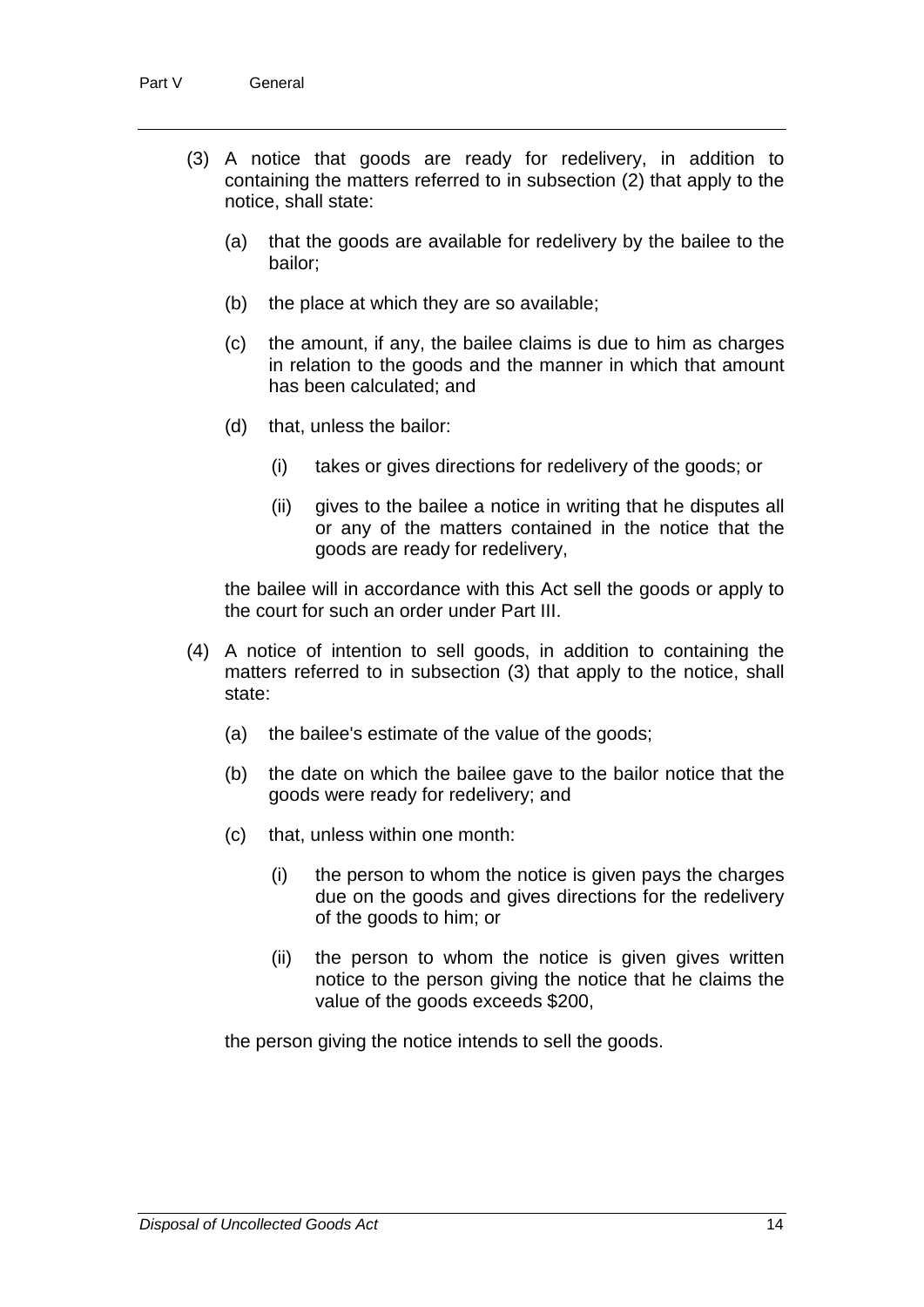- (5) A notice of intention to make an application to the court for an order to sell goods, in addition to containing the matters referred to in subsection (2) that apply to the notice, shall state:
	- (a) where there has been a dispute in relation to the goods and the dispute has been determined, the manner in which and the date on which, it was determined; and
	- (b) that unless, not more than one month after the person giving the notice has given the notice, the person entitled to possession:
		- (i) in the case of a bailment pays any charges lawfully due on the goods and gives directions for the redelivery of the goods; and
		- (ii) in any other case takes possession of the goods,

the person giving the notice intends to make an application to the court for an order to sell the goods.

- (6) A notice to treat a dispute as determined, in addition to the matters referred to in subsection (2) that apply to the notice, shall state:
	- (a) the nature of the dispute and the manner in which it arose;
	- (b) where relevant, that the goods are available for redelivery to the person to whom the notice is given;
	- (c) the place at which they are so available; and
	- (d) that unless not more than one month after the notice has been given, the person to whom notice is given pays the charges lawfully due on the goods and takes, or gives directions for redelivery of them the person giving the notice will sell or otherwise dispose of the goods in accordance with this Act.

#### **24 Offence**

A person who contravenes or fails or neglects to comply with a this Act is guilty of an offence.

Penalty: \$400 or imprisonment for 3 months or both.

## **25 Service of notices**

- (1) Where a notice is required to be given under this Act, it shall be sufficient for the person required to give the notice:
	- (a) to hand it personally to the person to whom it is to be given; or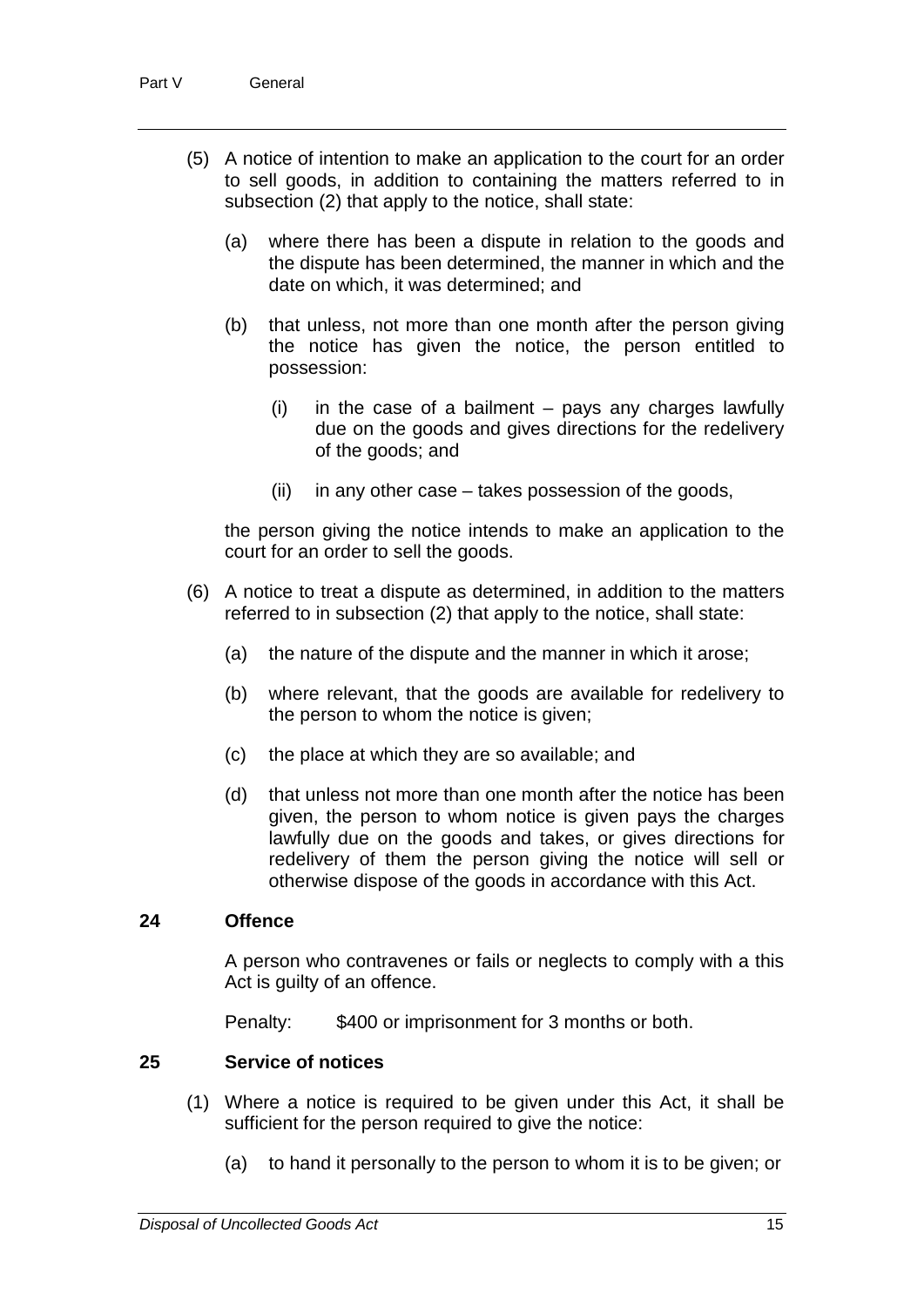- (b) to send it by post to the last known address of the person to whom the notice is to be given.
- (2) The last known address of a person to whom a notice is to be given is the last address furnished by that person to the person giving the notice.
- (3) Where a notice is required to be given under this Act to the Commissioner, it shall be sufficient for the person required to give the notice to leave it with a member of the Police Force in charge of a police station.
- (4) Where, in an application under this Act, the court is not satisfied that a notice required by this Act has been properly given, it may give such directions as to service of that notice as it sees fit, and adjourn the hearing of the application to enable that service to be effected.

#### **26 Regulations**

The Administrator may make regulations, not inconsistent with this Act, prescribing all matters and things which by this Act are required or permitted to be prescribed, or which are necessary or convenient to be prescribed, for carrying out or giving effect to this Act.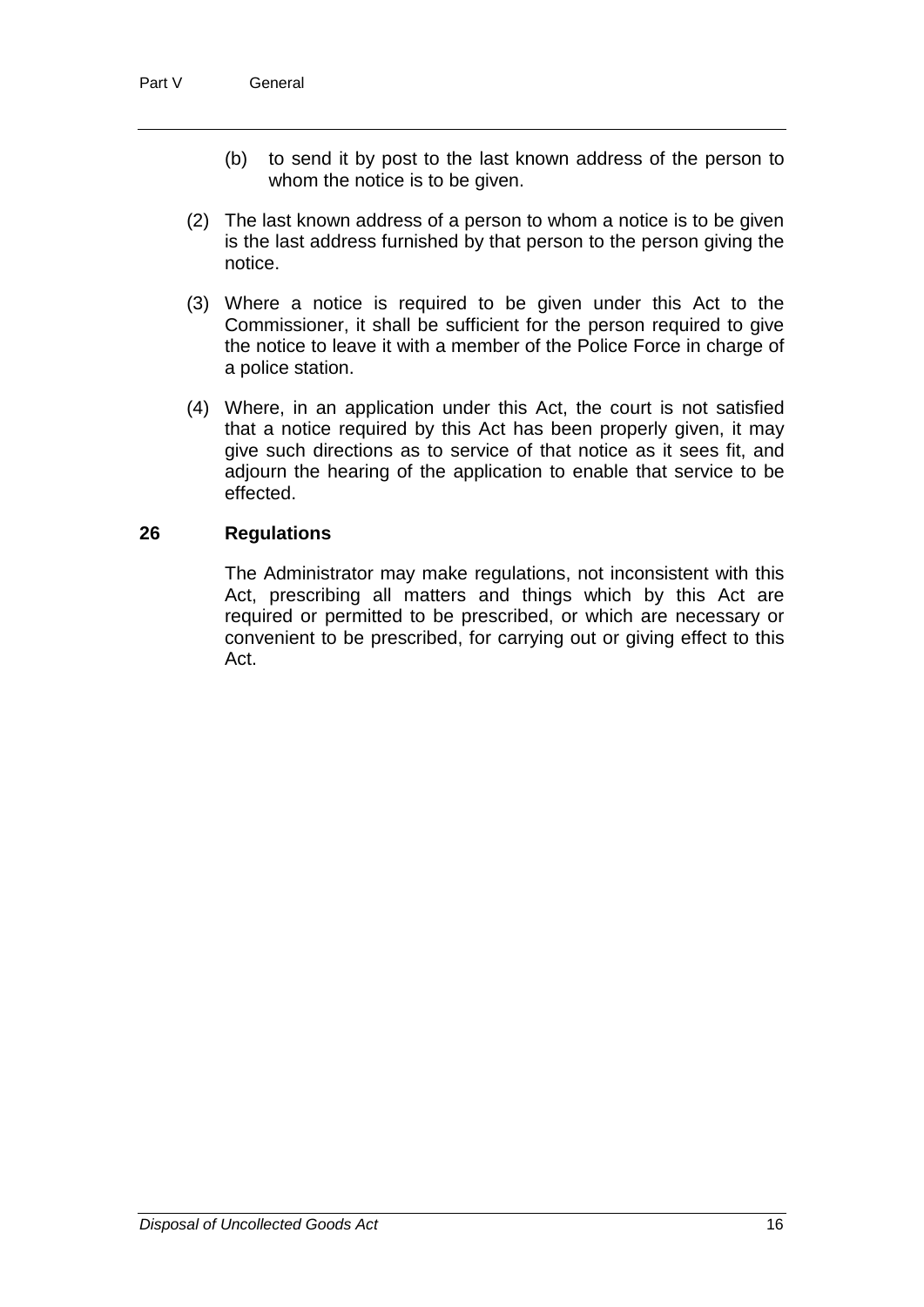#### **ENDNOTES**

**1 KEY**

Key to abbreviations

| $amd = amended$         | $od = order$                        |
|-------------------------|-------------------------------------|
| $app = appendix$        | $om = omitted$                      |
| $bl = by-law$           | $pt = Part$                         |
| $ch = Chapter$          | $r =$ regulation/rule               |
| $cl = clause$           | $rem = remainder$                   |
| $div = Division$        | renum = renumbered                  |
| $exp = expires/expired$ | $rep = repeated$                    |
| $f =$ forms             | $s = section$                       |
| Gaz = Gazette           | $sch = Schedule$                    |
| $h dg =$ heading        | $sdiv = Subdivision$                |
| ins = inserted          | <b>SL</b> = Subordinate Legislation |
| It = $long$ title       | sub = substituted                   |
| $nc = not commenced$    |                                     |

## **2 LIST OF LEGISLATION**

|             | Disposal of Uncollected Goods Ordinance 1976 (Act No. 45, 1976) |
|-------------|-----------------------------------------------------------------|
| Assent date | 17 September 1976                                               |
| Commenced   | 17 June 1977 (Gaz No. 24, 17 June 1977, p 916)                  |

# *Disposal of Uncollected Goods Ordinance 1977* **(Act No. 21, 1977)**

Assent date 31 May 1977<br>Commenced 17 June 1977

17 June 1977 (s 3, s 2 *Disposal of Uncollected Goods Ordinance 1976* (Act No. 45, 1976) and *Gaz* No. 24, 17 June 1977, p 916)

*Transfer of Powers (Self-Government) Ordinance 1978* **(Act No. 54, 1978)**

| Assent date | 1 July 1978       |
|-------------|-------------------|
| Commenced   | 1 July 1978 (s 2) |

#### *Statute Law Revision Act 1978* **(Act No. 95, 1978)**

| Assent date | 5 September 1978 |
|-------------|------------------|
| Commenced   | 5 September 1978 |

#### *Statute Law Revision Act 1983* **(Act No. 58, 1983)**

| Assent date | 28 November 1983 |
|-------------|------------------|
| Commenced   | 28 November 1983 |

# *Local Court (Consequential Amendments) Act 1989* **(Act No. 14, 1989)**

| Assent date | 5 June 1989                                                |
|-------------|------------------------------------------------------------|
| Commenced   | s 6: 5 June 1989 (s 2, s 2 Small Claims Amendment Act 1988 |
|             | (Act No. 43, 1988) and Gaz G17, 3 May 1989, p 2);          |
|             | rem: 1 January 1991 (s 2, s 2 Local Court Act 1989 (Act    |
|             | No. 31, 1989) and Gaz G49, 12 December 1990, p 2)          |
|             |                                                            |

#### *Financial Institutions (Miscellaneous Amendments) Act 1997* **(Act No. 23, 1997)**

| Assent date | 2 June 1997 |
|-------------|-------------|
| Commenced   | 2 June 1997 |